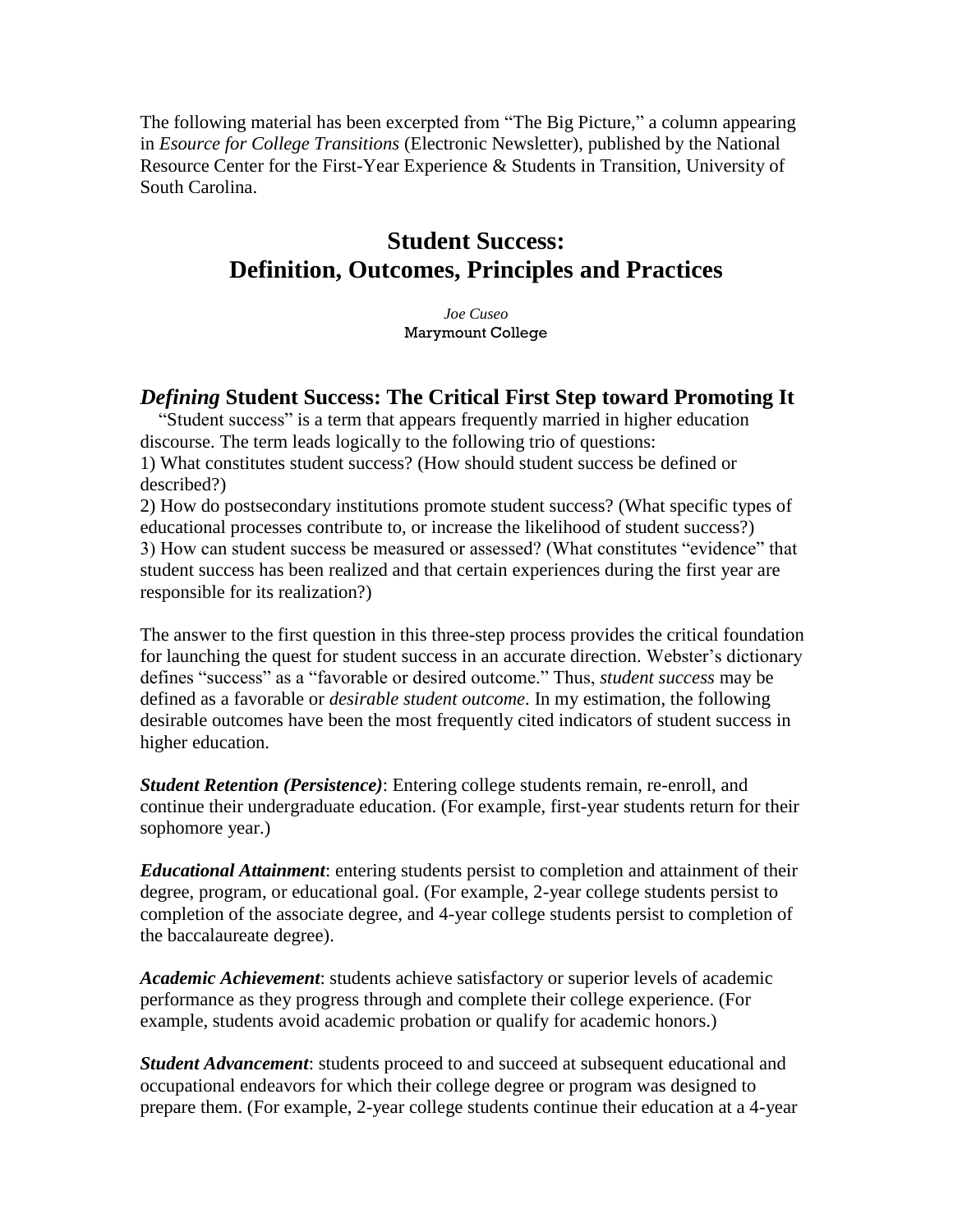college, or 4-year college students are accepted at graduate schools or enter gainful careers after completing their baccalaureate degree.)

*Holistic Development*: students develop as "whole persons" as they progress through and complete their college experience. This outcome consists of multiple dimensions, which may be defined or described as follows:

- *- Intellectual* Development: developing skills for acquiring and communicating knowledge, learning how to learn, and how to think deeply.
- *- Emotional* Development: developing skills for understanding, controlling, and expressing emotions.
- *- Social* Development: enhancing the quality and depth of interpersonal relationships, leadership skills, and civic engagement.
- *- Ethical* Development: formulating a clear value system that guides life choices and demonstrates personal character.
- *- Physical* Development: acquiring and applying knowledge about the human body to prevent disease, maintain wellness, and promote peak performance.
- *- Spiritual* Development: appreciating the search for personal meaning, the purpose of human existence, and questions that transcend the material or physical world.

This holistic aspect of student success is consistent with recent research and interest in such concepts as multiple intelligences (Gardner, 1999), emotional intelligence or EQ (1995), and spiritual intelligence (Zohar & Marshall, 2000). It is also consistent with the vast majority of college mission statements and institutional goals, which include many outcomes that are not strictly academic or cognitive in nature (Astin, 1991; Kuh, Shedd, & Whitt, 1987).

 The implications of this holistic definition of student success for one very desirable student outcome—student retention—is underscored by research which repeatedly demonstrates that the vast majority (75-85%) of students who withdraw from college do so for reasons other than poor academic performance; in fact most departing students are in good academic standing at the time of their departure (Noel, 1985; Tinto, 1993). More recently, these findings were reinforced by institutional research conducted at Indiana University, Bloomington, which launched a broad range of initiatives to enhance the quality of the first-year experience and to improve student retention. One conclusion drawn after implementation of these initiatives was that strict concentration on academic matters does not have a significant impact on student retention without equal concentration on non-academic elements of student life (Smith, 2003).

 Thus, student success may be best defined as a holistic phenomenon that embraces the multiple dimensions of personal development and the multiple goals of higher education. The next step in the student success-promoting process is to identify the central principles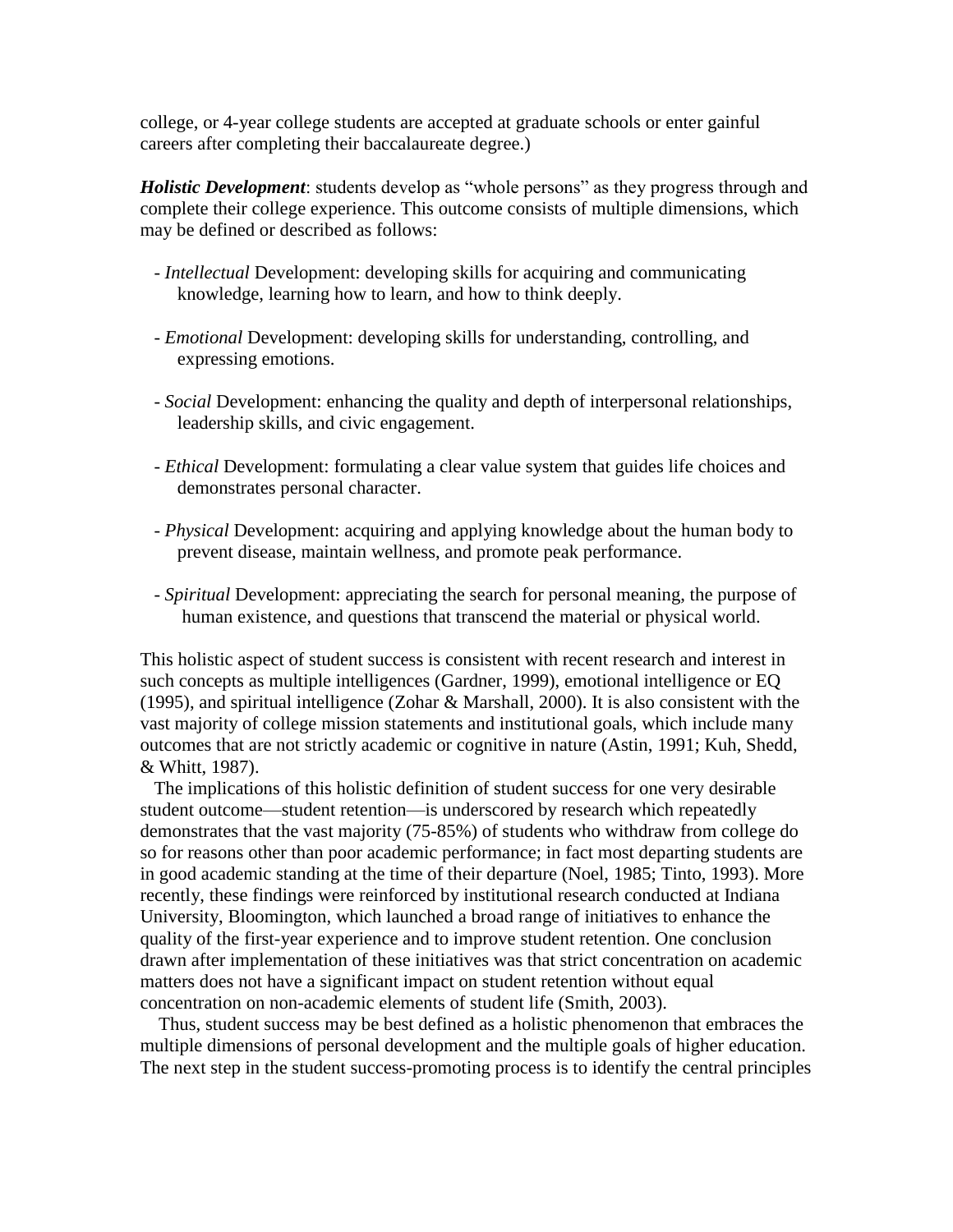or critical features of learning experiences that are most likely to implement this comprehensive definition of student success and realize its intended outcomes.

# **Seven Central Principles of Student Success: Key** *Processes* **Associated with Positive Student Outcomes**

 The critical first step toward promoting student success is to *define* it, i.e., to identify positive student outcomes that represent concrete indicators of student success. Step two is to identify the key, research-based *principles or processes* that are most likely to promote student success and lead to positive student outcomes. Serendipitously, the same success-promoting principles serve to promote three key student outcomes simultaneously: (a) student retention (persistence), (b) student learning (academic achievement), and (c) personal development (holistic outcomes). This serendipity supports the long-held contention among student retention scholars that "successful retention is nothing more than successful education" (Noel, 1985; Tinto, 1993).

 The following seven processes are offered as the most potent principles of student success because they are well supported by higher education scholarship and are firmly grounded in research and theory:

- (1) personal validation
- (2) self-efficacy
- (3) sense of purpose
- (4) active involvement
- (5) reflective thinking
- (6) social integration, and
- (7) self-awareness.

What follows is an attempt to clearly define these key principles and to highlight the empirical evidence supporting their positive impact on student success.

#### **1.** *Personal Validation*

 Student success is more likely to be realized when students feel personally *significant*—i.e., when they feel *welcomed*, recognized as *individuals*, and that they *matter* to the institution. In contrast, student success is sabotaged by college practices or policies that depersonalize or marginalize students (Schlossberg, Lynch, & Chickering, 1989). In one of his seminal works on the "freshman year experience," John Gardner (1986) argued that the defining feature of all bona fide freshman-year experience programs is that "they all represent a deliberately designed attempt to provide a rite of passage in which students are supported, welcomed, celebrated, and ultimately assimilated" (p. 266).

 The importance of personal validation for student *retention* is highlighted by an extensive national survey of 947 colleges and universities, both two-year and four-year, in which retention officials on these campuses were asked: "What makes students stay?" Ranking first in response to this question was "a caring faculty and staff" (Beal and Noel, 1980). Vince Tinto eloquently captures the importance of personal validation in his book, *Leaving College: Rethinking the Causes and Cures of Student Attrition*, "Students are more likely to become committed to the institution and, therefore stay, when they come to understand that the institution is committed to them. There is no ready programmatic substitute for this sort of commitment. Programs cannot replace the absence of high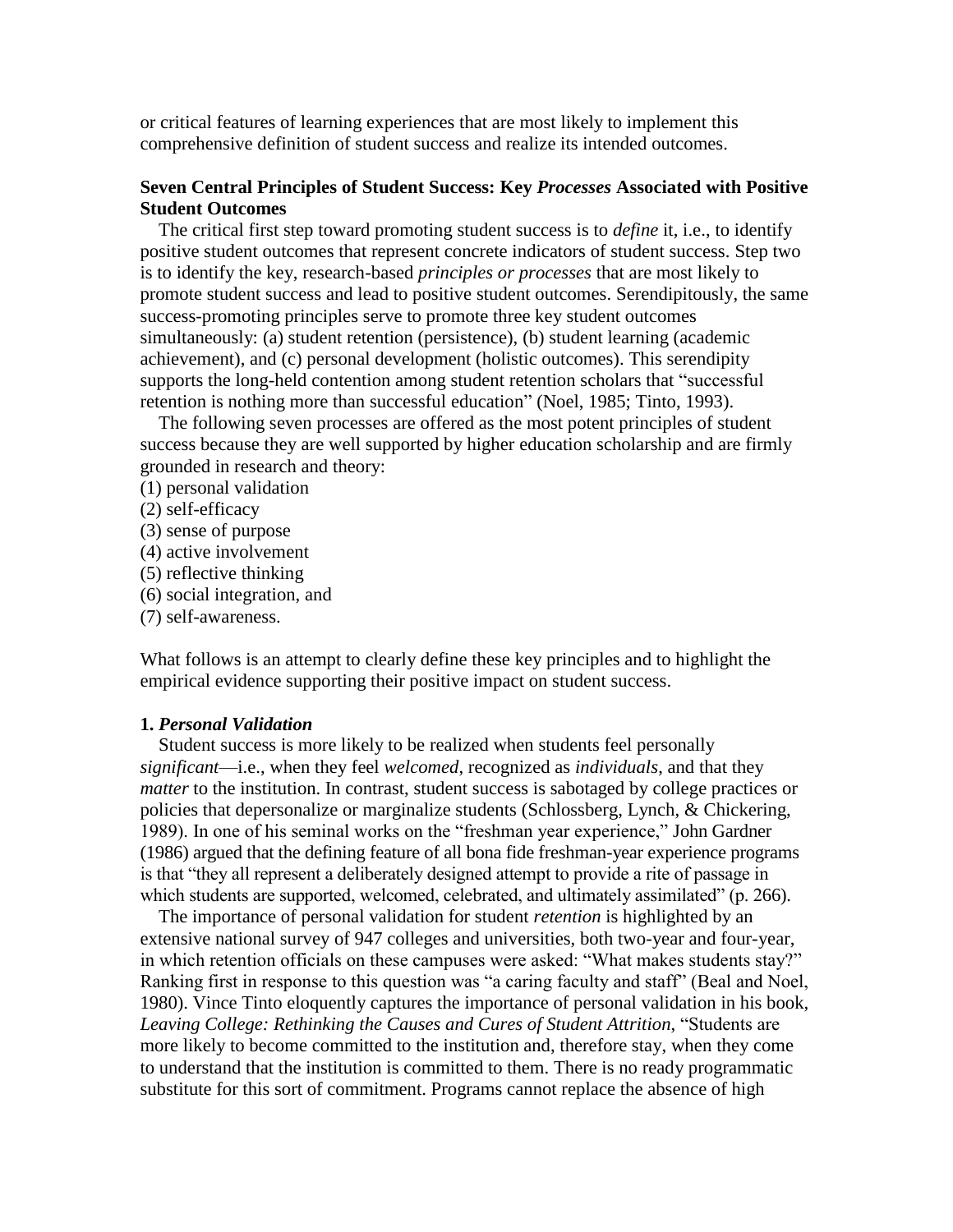quality, caring and concerned faculty and staff" (1987, p.176). A similar conclusion was reached by Terenzini, Rendon, Upcraft, et al. (1994), stemming from their national research on students' transition to college: "The formal and informal mechanisms by which an institution sends subtle signals to students about how valued they are should be reviewed and revised . . . to provide more early feedback and early validation for students" (1993, p. 9).

### **2.** *Self-Efficacy*

 Student success is more likely to take place when students believe that their *individual effort* matters, i.e., when they believe they can exert significant influence or control over their academic and personal success (Bandura, 1997). Conversely, the likelihood of student success is reduced when students feel hopeless or helpless.

 Research involving nearly 4,000 college freshmen revealed that the level of students' optimism or hope for success during their first semester on campus is a more accurate predictor of their college grades than are their SAT scores or high school grade-point average (Snyder, et al., 1991). Meta-analysis research indicates that academic selfefficacy is the best predictor for student retention and academic achievement (GPA) (Robbins, et al., 2004), and personal traits such as self-efficacy, self-esteem, and internal locus of control are among the best predictors of job performance and job satisfaction (Judge & Bono, 2001).

#### **3.** *Personal Meaning*

 Student success is more probable when students find *meaning* or *purpose* in their college experience—i.e., when they perceive *relevant connections* between what they're learning in college and their current life or future goals. In contrast, lack of personal goals for the college experience and perceived irrelevance of the college curriculum are major causes of student attrition (Noel, 1985; Levitz & Noel, 1989).

 Academic skills research indicates that such skills are most effectively learned in a meaningful context—for example, when they are applied to the learning of specific subject matter (Levin & Levin, 1991; Means, Chelemer, & Knapp, 1991). When students are provided with a personally relevant context for a new concept, they continue to think about that concept longer than if they learn it without reference to a personally relevant context (Bransford, Sherwood, & Rieser, 1986), and the more relevant the academic content is to students, the more likely they are to engage in higher-level thinking with respect to it (Roueche & Comstock, 1981).

#### **4.** *Active Involvement*

 The probability of student success increases commensurately with the degree or depth of student *engagement* in the learning process, i.e., the amount of *time* and *energy* that students invest in the college experience—both *inside* and *outside* the classroom (Astin, 1984). In contrast, student persistence and academic achievement is sabotaged by student passivity and disengagement.

 Research support for active involvement (engagement) is so formidable that it has been referred to as the "grand meta-principle" of student learning (Cross, 1993). After completing their voluminous and meticulous review of the higher education research literature, Pascarella and Terenzini (1991) reached the following conclusion: "Perhaps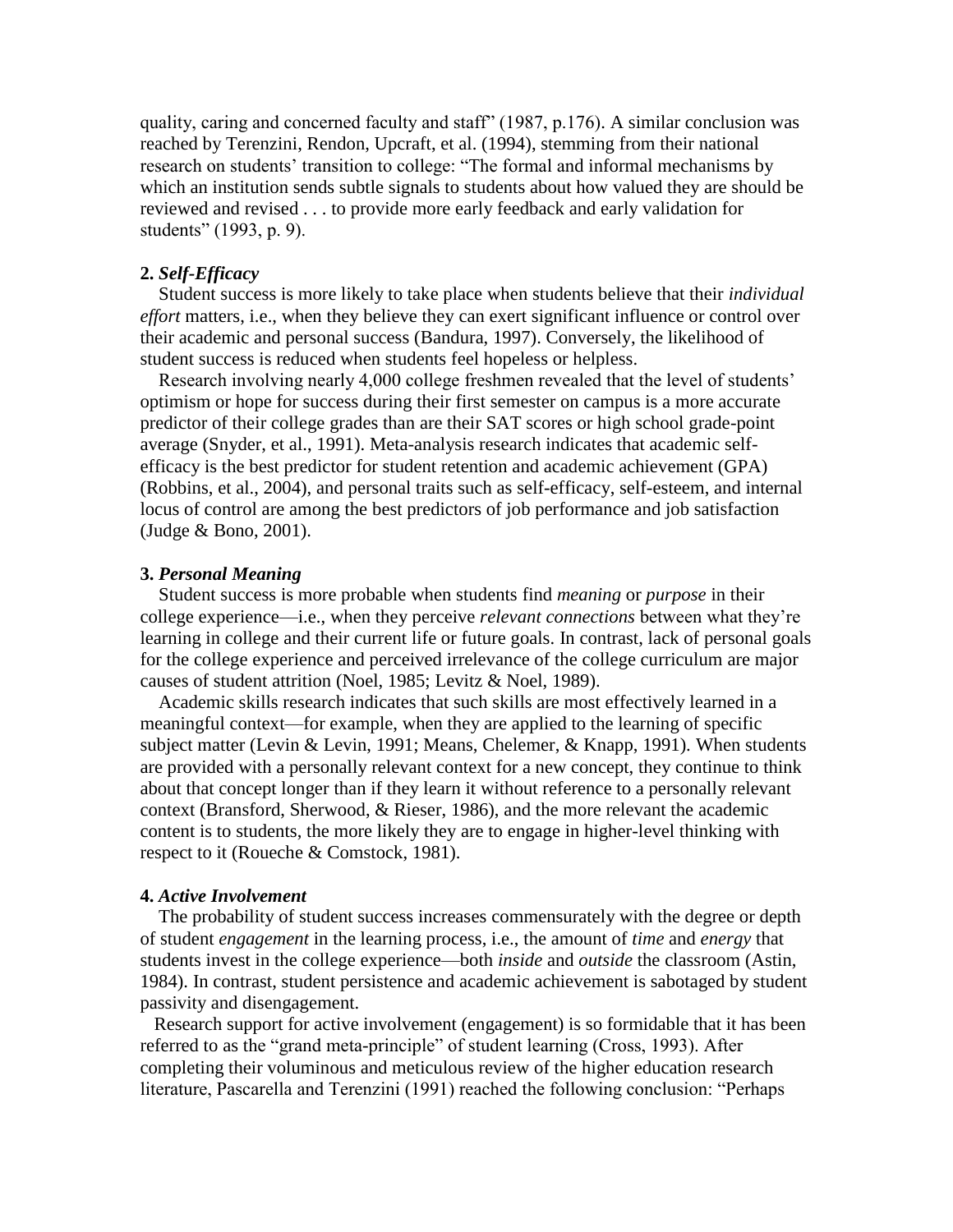the strongest conclusion that can be made is the least surprising. Simply put, the greater the student's involvement or engagement in academic work or in the academic experience of college, the greater his or her level of knowledge acquisition and general cognitive development" (p. 616). This conclusion is consistent with findings reported by the Policy Center on the First Year of College, based on survey data collected from more than 60 postsecondary institutions and over 30,000 students. This national survey revealed that use of "engaging pedagogy" was positively associated with student satisfaction and self-reported learning outcomes in first year seminars (Swing, 2002). Similar findings emerge from research conducted by the Higher Education Research Institute on first-year courses in general. Based on data gathered from almost 25,000 students at 110 institutions, it was found that the pedagogical practices most strongly associated with first-year student satisfaction with the overall quality of instruction were those that emphasized involvement (Keup & Sax, 2002).

 Research also indicates that student involvement outside the classroom is potent predictor of student retention. For instance, students who utilize such support services, and interact with the professionals involved with the provision of such services, are more likely to persist to college completion (Pascarella & Terenzini, 1991, 2005).

#### **5.** *Social Integration*

 Student success is enhanced by *human interaction, collaboration,* and formation of *interpersonal connections* between the student and other members of the college community—peers, faculty, staff, and administrators (Astin, 1993; Bruffee, 1993; Johnson, Johnson, & Smith, 1998). In contrast, feelings of isolation or alienation are likely to contribute to student attrition (Tinto, 1993).

 Studies repeatedly show that students who have become "socially integrated" or "connected" with other members of the college community are much more likely to complete their first-year of college and continue on to complete their college degree (Pascarella & Terenzini, 2005; Tinto, 1993). The importance of social integration and interpersonal interaction for learning is also supported by the epistemological theory of social constructivism According to this theory, human thinking is shaped by social interaction and conversation; an individual's thought process is largely an internalization of these external dialogues (Vygotsky, 1978). Thus, conversing and thinking are held to be causally related, with thought being an artifact or product of verbal interaction.

#### **6.** *Personal Reflection*

 Students are more likely to experience success when they make engage in reflective thinking about what they are learning and elaborate on it, transforming it into a form that relates to what they *already know* or have *previously experienced* (Ewell, 1997; Flavell, 1985).

 Successful learning requires not only *action*, but also *reflection*. Such reflection or thoughtful review is the flip side of active involvement. Brain research also shows that active involvement and reflective thinking involve two distinct mental states of consciousness, the former characterized by faster, low-amplitude brain waves and the latter by slower, higher-amplitude brain waves (Bradshaw, 1995). Both mental processes are needed for learning to be complete. Active involvement is necessary for engaging student *attention*—which enables learners to initially get information into the brain, and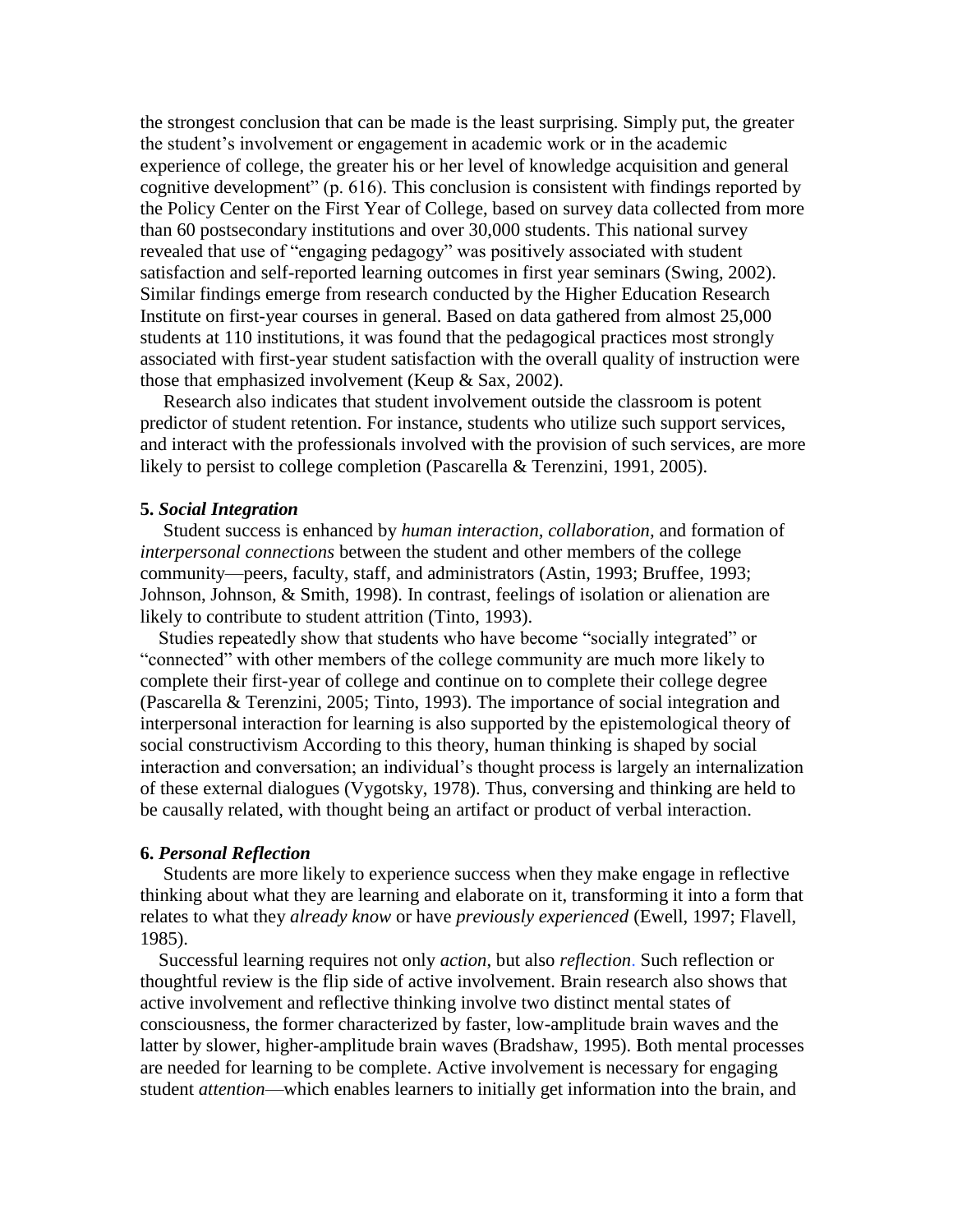reflection is necessary for *consolidation*—keeping that information in the brain, by locking it into long-term memory (Bligh, 2000).

#### *7. Self-Awareness*

 Among the man goals of a liberal arts education, the one that has the longest history and most frequent emphasis is self-awareness, i.e., "know thyself" (Cross, 1982). Student success is promoted when students gain greater awareness of their own thinking, learning styles, and learning habits, i.e., when they engage in meta-cognition—when they think about their thinking, when they self-monitor or check their comprehension, and when they self-regulate or accommodate their learning strategies to meet the demands of the learning task at hand (Pintrick, 1995; Weinstein & Meyer, 1991).

 Research demonstrates that high-achieving college students tend to reflect on their thought processes during learning and are aware of the cognitive strategies they use, i.e., they engage in "meta-cognition" or think about their own thinking (Weinstein  $\&$ Underwood, 1985). Successful college students also "self-monitor" their academic performance, that is, they maintain awareness of whether or not they are actually learning what they are attempting to learn (Weinstein, 1994), and they self-regulate or adjust their learning strategies in a way that best meets the specific demands of the subject matter they are trying to learn (Pintrich, 1995). Lastly, self-awareness or "mindfulness" has been found to be a critical element of any effective self-management and self-improvement plan (Langer, 1989, 1997), whether it is the management of time, money, or health.

#### *Conclusion*

 In sum, student success is more likely to be experienced and evidenced when students: (1) feel personally validated and they matter to the college, (2) believe that their effort matters and that they can influence or control the prospects for success, (3) develop a sense of purpose and perceive the college experience as being personally relevant, (4) become actively or engaged in the learning process and in the use of campus resources, (5) become socially integrated or connected with other members of the college community, (6) think reflectively about what they are learning and connect it to what they already know or have previously experienced, and (7) are self-aware and remain mindful of their learning styles, learning habits, and thinking patterns.

 The next step in the student success-promoting process is to identify how these seven central principles of student success may be implemented most effectively during the undergraduate experiences.

### *Implementing* **the Central Principles of Student Success: Key First-Year Programs and Practices**

 This represents the third and final segment in the proposed student success-promoting sequence proposed in this article. In the first segment, it was argued that all effective programmatic efforts to promote student success should begin with an attempt to *define* success clearly in terms of specific, positive student outcomes, such as: student retention (persistence), academic achievement, holistic development, educational attainment, and student advancement. In the second segment, seven research-based *principles or processes* were identified as playing a key role in promoting the aforementioned student outcomes. In this third segment, the seven key principles are briefly reiterated and first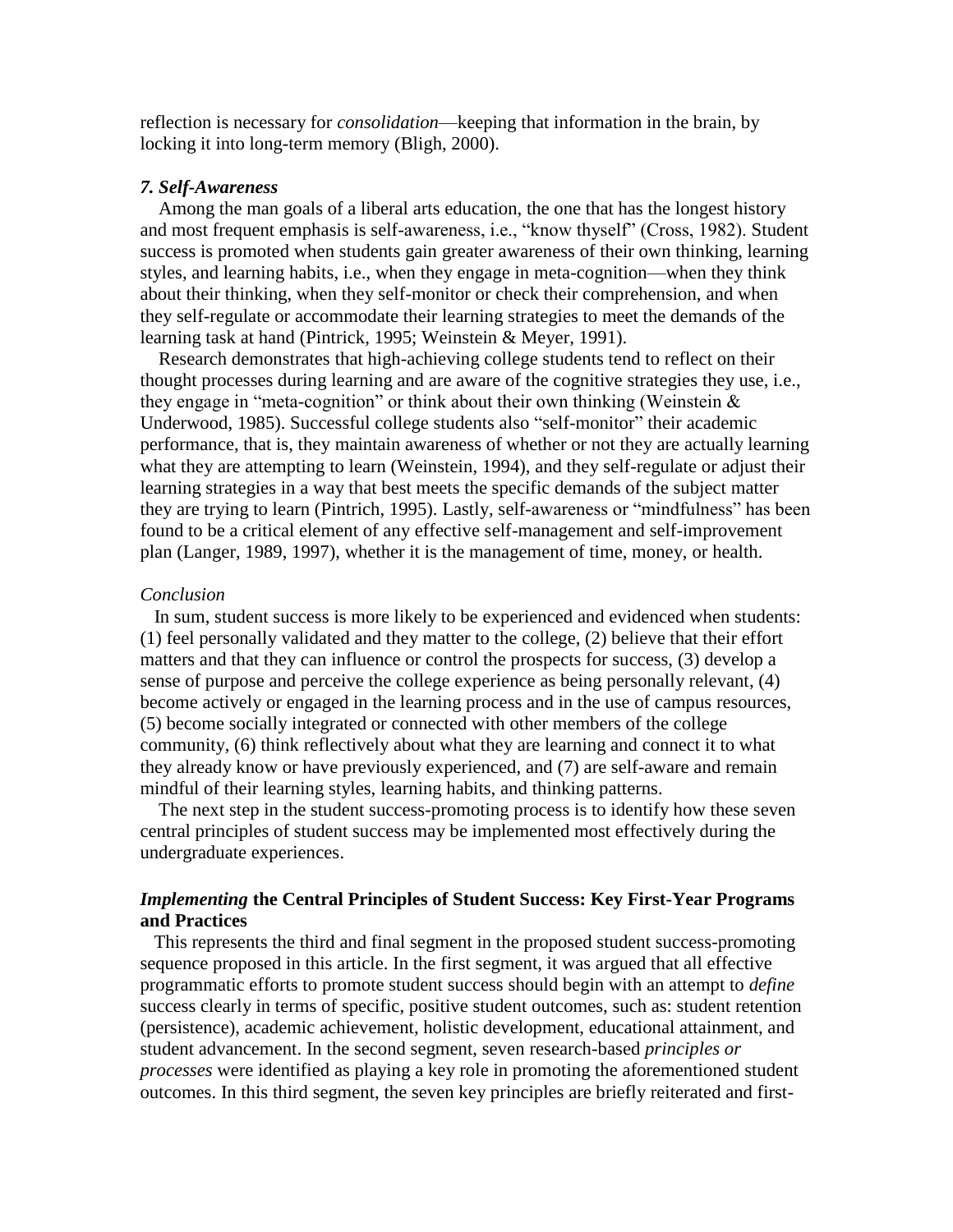year programs or practices are identified that effectively implement these central principles of student success.

**1.** *Personal Validation*: student success is promoted when students feel personally *significant*—i.e., when they feel welcomed by the college, recognized as individuals, and that they matter to the institution.

# This principle is implemented by:

(a) First-year convocation ceremonies in which members of the college community assemble to *officially welcome* and *celebrate* new students' entry into higher education. (b) When advisors and instructors know their students by name, refer to them by name, and know about them (e.g., their educational plans and personal interests). (c) When members of the college communicate with students in a personalized manner, acknowledging their individual achievements inside and outside the classroom (e.g., personal e-mail messages congratulating students for their co-curricular contributions, attaining academic excellence, and regaining good academic standing following academic probation).

**2.** *Self-Efficacy***:** student success is more likely to be experienced when students believe that their *individual effort* matters, i.e., when they believe they can exert significant influence or control over their academic and personal success.

This principle is exemplified by practices that balance support with challenge so that students are neither overwhelmed nor under-challenged. Such practices include: (a) *College-entry assessment* for initial student placement in skill-building courses, and careful attention to course pre-requisites in the college curriculum.

(b) *Summer bridge* programs for student who are academically under-prepared or at-risk at college entry.

(c) *First-year seminars* that extend support to students beyond new-student orientation, providing timely student support for college-adjustment issues the encounter during their critical first term in college.

(d) *Supplemental instruction* in first-year courses that have disproportionately high failure and withdrawal rates.

(e) *Honors courses* and programs that provide optimal challenge for high-achieving students.

**3.** *Personal Meaning*: student success is enhanced when students find *meaning* and *purpose* in their college experience—i.e., when they perceive *relevant connections* between what they're learning in college and their current or future life.

This principle is implemented by:

(a) *Developmental academic advising* programs that help students see the "connection" between their present academic experience and their future life plans, and which broaden students' perspectives with respect to their personal life choices.

(b) First-year seminars that actively engage students in the process of *long-range planning* that helps students connect their current college experience with their future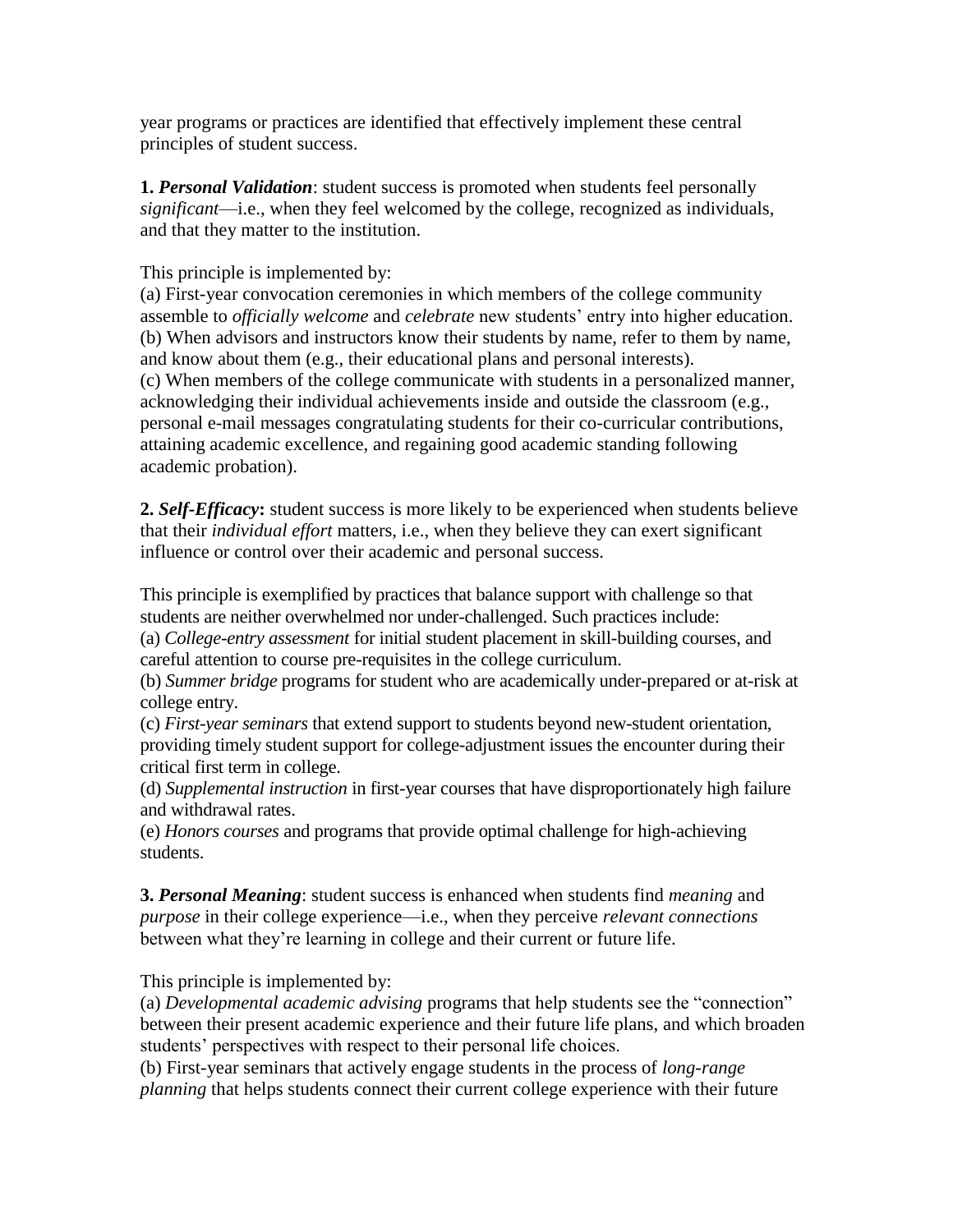educational and life goals (e.g., via assignments in which students to develop an *undergraduate* educational plan for general education, exploration or confirmation of an academic major, and tentative career plans).

(c) Reality-based learning experiences, such as cases, problem-based or project-based learning, role plays, and simulations.

(d) *Experiential learning* opportunities for first-year students that allow students to learn through direct, first-hand personal experience and self-discovery (e.g., by participating in service-learning programs that are relevant to their intended or potential vocational plans).

**4.** *Active Involvement*: the likelihood of student success increases proportionately with the degree of student *engagement* in the learning process, i.e., with the amount of *time* and *energy* that students invest in the college experience—both *inside* and *outside* the classroom.

 This principle is most effectively implemented inside the classroom through the use of engaging, *student-centered* pedagogy, which complements and augments instructordelivered information by shifting more opportunity for talking and more responsibility for learning to the students (e.g., interactive class discussions and small-group learning experiences that allow all students—not just the most assertive or most verbal—to become more actively involved in the classroom).

 Active involvement in campus life outside the classroom is promoted by practices that deliver academic support *intrusively*, i.e., the college initiates supportive action by *reaching out* to students and bringing or delivering support *to* them, rather than passively waiting and hoping that students take advantages of these services on their own. For example, first-year experience courses that introduce new students to campus-support professionals by bringing them to class as *guest speakers*, or by intentionally designing *course assignments* that connect new students with key academic-support and studentdevelopment services.

**5.** *Social Integration*: student success is augmented by *human interaction, collaboration,* and the formation of *interpersonal connections* between the student and other members of the college community—peers, faculty, staff, and administrators.

# This principle is exemplified by:

(a) *New-student orientation* programs that moves beyond information dissemination and orientation to campus buildings, and moves toward community-building practices that connect new students with each other, with peer leaders and role models, with student development professionals, and the college faculty.

(b) Use of *collaborative and cooperative* learning practices inside the classroom that transform group work into team work by *intentionally forming* learning teams composed of students who can learn the most from each other (e.g., teams with diverse membership), and by assigning teammates complementary roles that enable them to work *interdependently* toward completion of a common work product.

(c) *Learning communities* in which cohorts of students co-register for the same block of courses during the same academic term, thereby providing them with an opportunity to congeal into a supportive peer community.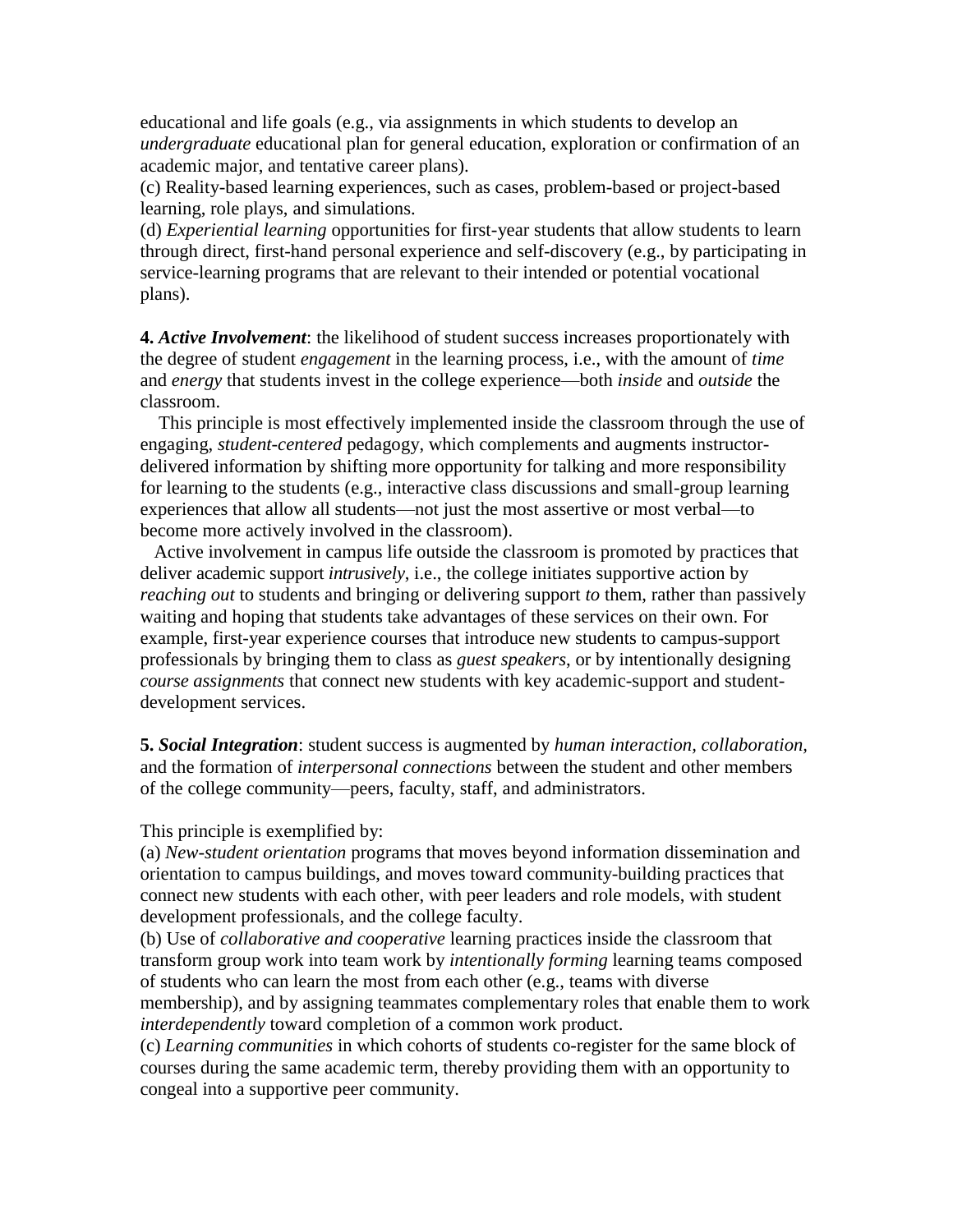**6.** *Personal Reflection*: students are more likely to be successful when they step back and reflect on what they are learning and elaborate on it, transforming it into a form that relates to what they *already know* or have *previously experienced*. This principle is most effectively implemented by writing-to-learn assignments that encourage students to reflect on what they are learning and connect it to their personal experiences or what they have previously learned (e.g., one-minute papers, learning logs, learning journals, and student portfolios).

*7. Self-Awareness*: student success is promoted when students gain greater awareness of their learning styles, learning habits, and thinking patterns. This principle is implemented by practices that promote students' mindfulness about who they are and how the learn, such as the following:

(a) having students reflect and record the conceptual steps they take while problemsolving, making choices, and reaching decisions to develop their capacity for selfmonitoring and meta-cognition (thinking about their own thought processes); and (b) encouraging students to complete self-assessment instruments designed to promote personal awareness of learning styles and habits.

### *Conclusion*

 In summary, practices and programs that most effectively implement the central principles of student success are those that validate students as individuals, generate a sense of relevance or purpose, balance challenge with support, and encourage students to learn in a manner that is active, interactive, reflective, and mindful.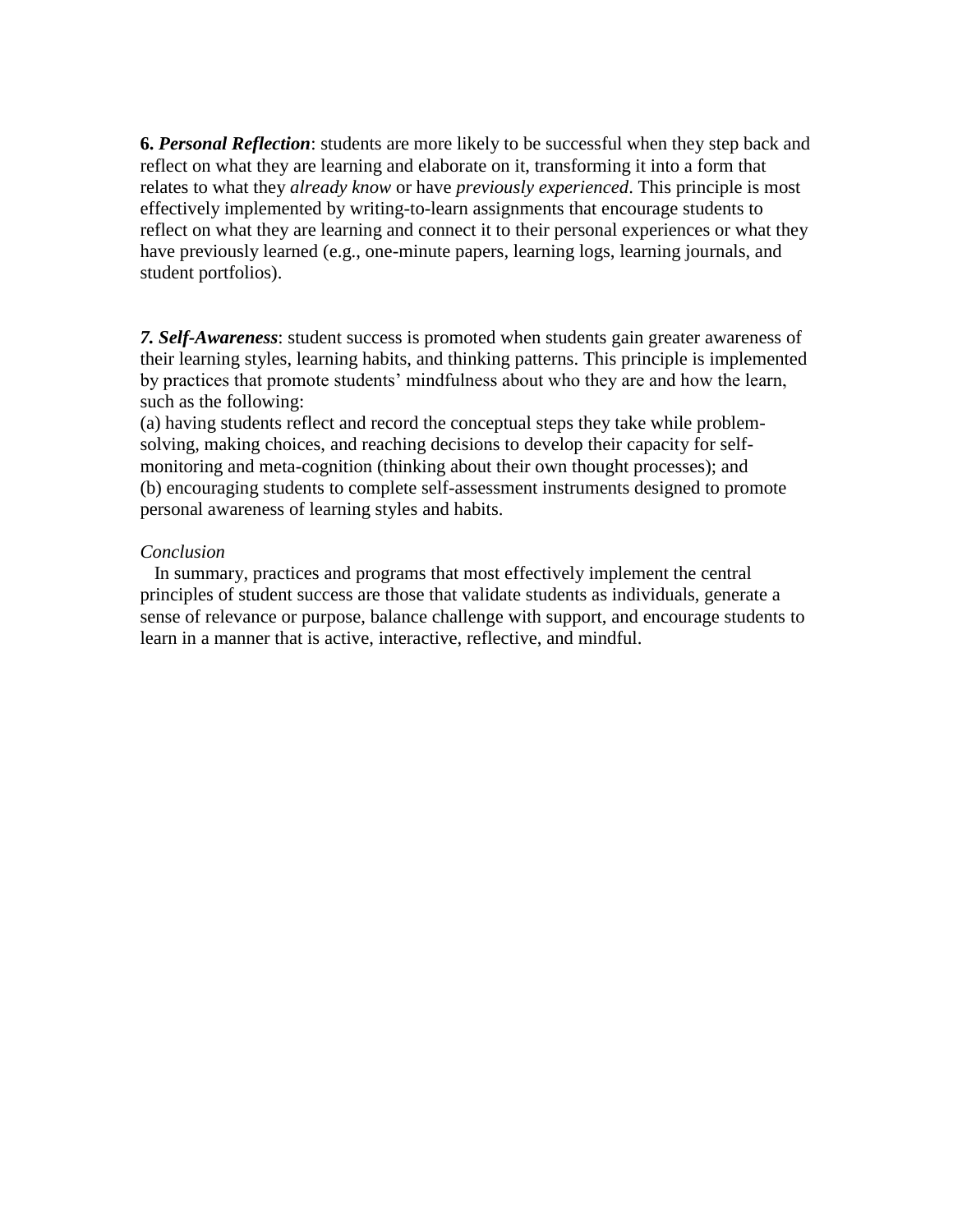# **Seven** *Properties* **of Successful** *Program Delivery*

This article defines and identifies empirical support for seven recurrent features or principles of effective educational programming.

# **Core Characteristics of Effective Program Delivery**

**1. Intentional (Purposeful).** Effective programming is intentionally student-centered; it is deliberately designed to facilitate student success. Rather than being driven by procedural habits, institutional convenience, or the needs and preferences of faculty and staff, the program's delivery is consciously designed to promote positive student outcomes. The principle of intentionality is consistent with the call for a paradigm shift to "learning-centered management" originally articulated by Astin, Bowen, and Chambers (1979) and reiterated by Pascarella and Terenzini (1991).

**2. Proactive.** Effective programming takes *early, preventative* action to address students' educational needs and adjustment issues in an *anticipatory* fashion—*before* they eventuate in problems that require reactive intervention. Proactive delivery ensures that programmatic support is delivered early (e.g., during their first year)—at a time when students are most vulnerable to underachievement and attrition and when support is most likely to have the greatest long-term impact. Lee Noel, nationally recognized researcher and consultant on student retention argues that, "in retention, a minimal investment can put into place some practical approaches and interventions, frequently labeled 'front loading.' Our experience shows that even a modest investment in these critical entry-level services and programs can have a high payoff in terms of student retention" (1994, p. 6).

**3. Intrusive.** Effective programming is *initiated* by the institution, which *reaches out* to students and delivers support *to* them, rather than passively waiting and hoping for students to seek it out on their own. Intrusive programs ensure that support reaches all (or the vast majority of) students who will benefit from it, not just those students who are assertive enough to take advantage of it. The success of under-represented and firstgeneration students, in particular, is seriously undercut by institutional over-reliance on student-initiated involvement in campus-support programs (Rendon, 1994; Terenzini, et al., 1994).

**4. Diversified.** Effective programming is *tailored or customized* to meet the *distinctive* needs of students from different *subpopulations*, and the needs of students at different *stages* of their college experience. Diversified program delivery recognizes the reality that the undergraduate student body is comprised of different subgroups and subcultures whose needs may vary, depending on their background experiences prior to college and their level of experience with college. Diversified programming acknowledges students' unique characteristics (e.g., their age, gender, ethnicity, and income level) and addresses the developmental challenges they experience at different stages of the college experience (e.g., first year vs. final year). No single, formulaic response meets the needs of all students; an effective program is responsive to differences among learners and displays programmatic flexibility (Tierney, 2000).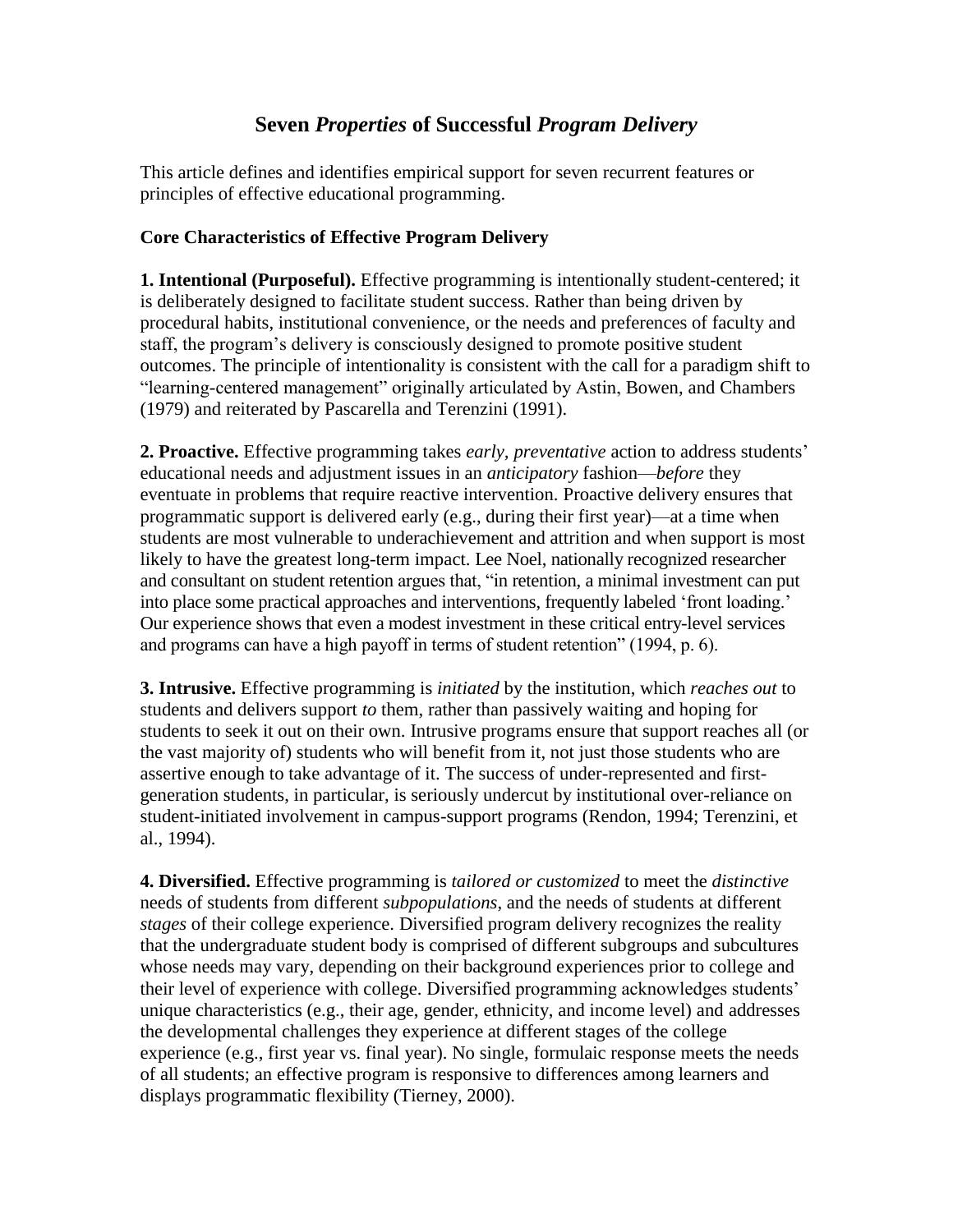**5. Collaborative.** Effective programming involves cooperative *partnerships* between and among different organizational units of the college, encouraging them to work interdependently in a *coordinated*, *complementary, and cohesive* fashion to support the student as a *whole person*. By so doing, collaborative programming acquires the potential to exert systemic and synergistic effects on student success. Following a review of the retention literature, Braxton and Mundy (2001-2002) reached the following conclusion: "The most meaningful and far-reaching institutional efforts call for collaboration within university divisions and departments. These relationships are imperative to effective retention programs and efforts" (p. 94). This conclusion is reinforced by the work of Kuh, et al. (2005) who conducted on-campus studies of 20 colleges and universities that had significantly higher graduation rates than would be predicted by their students' entry characteristics. Among the overarching characteristics common to all of these institutions was a "collaborative spirit" and a "shared responsibility for educational quality and student success" (p. 157).

**6. Centralized.** Effective programming occupies a central place in the college's organizational *structure or system*, giving it the capacity to exert a *pervasive* and *systemic* effect on the students' total college experience (as well as a reformative and transformative effect on the college itself.). Rather than being marginalized and relegated to tangential status as a peripheral "add-on," the program is woven integrally into the university's organizational blueprint and annual budgetary allotment. When situated centrally and deeply within the institution's structure, the program becomes institutionalized, thereby ensuring its stability and durability. As Laden, Milem, and Crowson (2000) note: "Many of the trappings of college and university efforts to retard departure tend to be just that—i.e., symbolic efforts to publicly legitimize through a demonstration of political correctness, with little that extends deeply into the structures and lifeways of the organization. They tend to be rather marginalized, inhabited by staff who must engage in ongoing battles to integrate more effectively their units and services in the core culture" (p. 241).

**7. Empirical (Evidentiary).** Effective programming is supported with and driven by assessment data (quantitative and qualitative, behavioral and perceptual) that are used to "sum up" and prove the program's overall impact or value, and to "form" or "shape up" the program as part of an ongoing process of continuous quality improvement. A highquality program is one that "facilitates maximum growth among its students and can document that growth through appropriate assessment procedures" (Astin, 1985, p. 77). One common characteristic of campuses with significantly higher graduation rates is that they "systematically collect information" and "continually revisit and rework policies and practices to improve" (Kuh, et al., 2005, p. 156).

# **Conclusion**

 Effective programs depend not only on program content (the "what" of it), but also on their process of delivery (the "how" of it). In the next issue of *E-Source*, this column will explore how the general principles of effective program delivery may be transformed into specific programmatic practices that promote student success.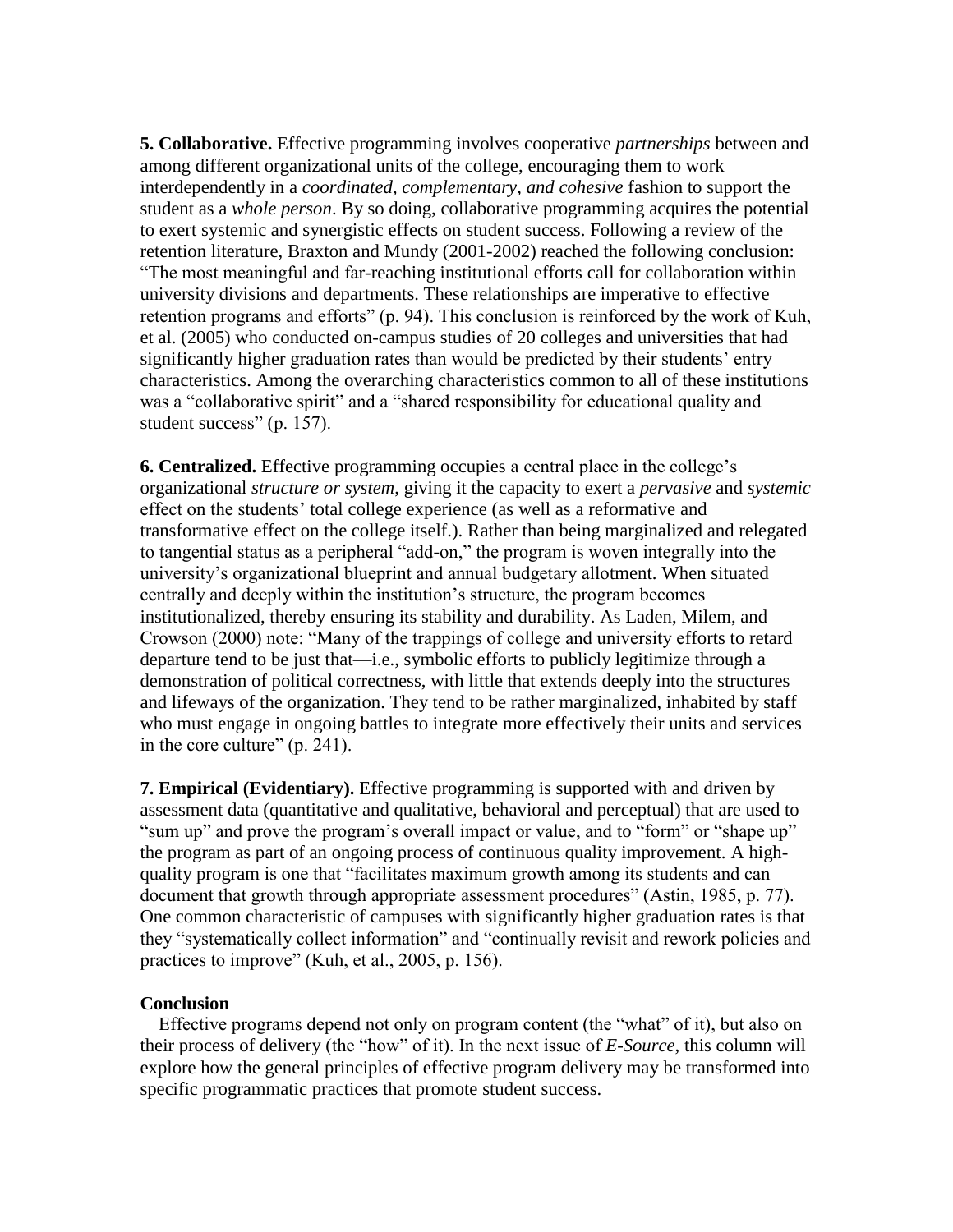#### References

- Astin, A. W. (1984). Student involvement: A developmental theory. *Journal of College Student Personnel, 25*, 297-308.
- Astin, A. (1985). *Achieving educational excellence: A critical assessment of priorities in higher education*. San Francisco: Jossey-Bass.
- Astin, A. W. (1991). *Assessment for excellence: The philosophy and practice of assessment and evaluation in higher education*. New York: Macmillan.
- Astin, A. W. (1993). *What matters in college?* San Francisco: Jossey-Bass
- Astin, A., Bowen, H., & Chambers, C. (1979). *Evaluating educational quality*. Washington, D.C.: The Council on Postsecondary Accreditation.
- Bandura, A. (1997). *Self-efficacy: The exercise of control*. New York: Freeman & Co.
- Beal, P., & Noel, L. (1980). *What works in student retention*. The American College Testing Program and The National Center for Higher Education Management Systems. (Eric Reproduction No. 197 635).
- Bligh, D. A. (2000). *What's the use of lectures*. San Francisco: Jossey-Bass.
- Bransford, J. R., Sherwood, N. V., & Rieser, J. (1986). Teaching thinking and problem solving: Research foundations. *American Psychologist, 41*(10), 1078-1089.
- Braxton, J. M., & Mundy, M. E. (2001-2002). Powerful institutional levers to reduce college student departure. *Journal of College Student Retention, 3*(1), 91-118.
- Cross, K. P. (1982). Thirty years passed: Trends in general education. In B. L. Johnson (Ed.), *General education in two-year colleges* (pp. 11-20). San Francisco: Jossey- Bass.
- Cross, K. P. (1993). Reaction to "Enhancing the productivity of leaning" by D. B. Johnstone. *AAHE Bulletin, 46*(4), p. 7.
- Gardner, J. N. (1986). The freshman year experience. *College and University, 61*(4), 261- 274.
- Gardner, H. (1999). *Intelligence reframed: Multiple intelligences for the 21st century*. New York: Basic Books.
- Judge, T. A. & Bono, J. E. (2001). Relationship of core self-evaluations traits—self esteem, generalized self-efficacy, locus of control, and emotional stability—with job satisfaction and job performance: A meta-analysis. *Journal of Applied Psychology, 86*, 80-92.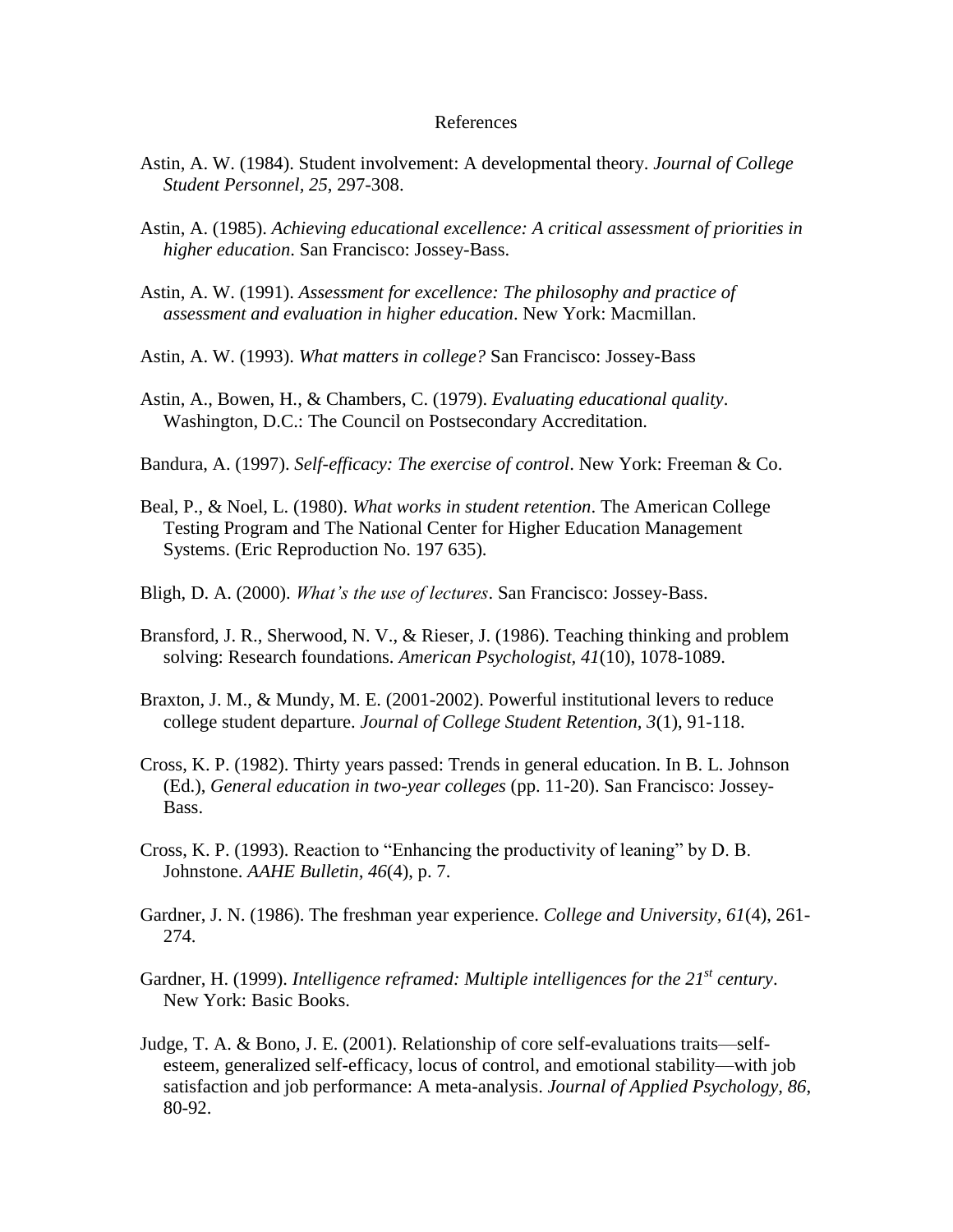- Keup, J. R., & Sax, L. J. (2002, Dec. 17). *Findings from the 2002 Your First College Year (YCY) Report*. [http://www.gseis.ucla.edu/heri/yfcy].
- Kuh, G. D. (2001). Assessing what really matters to student learning: Inside the National Survey of Student Engagement. *Change, 33*(3), pp. 10-17, 66.
- Kuh, G. D., Kinzie, J., Schuh, J. H., Whitt, E. J, and Associates (2005). *Student success in college: Creating conditions that matter*. San Francisco: Jossey-Bass.
- Kuh, G., Shedd, J., & Whitt, E. (1987). Student affairs and liberal education: Unrecognized (and unappreciated) common law partners. *Journal of College Student Personnel, 28*(3), 252-260.
- Kurfiss, J. G. (1988). *Critical thinking: theory, research, practice, and possibilities*. ASHE-ERIC, Report No. 2. Washington, D.C.: Association for the Study of Higher Education.
- Laden, B.V., Milem, J. F., & Crowson, R. L. (2000). New institutional theory and student departure. In J. M. Braxton (Ed.), *Reworking the student departure puzzle* (pp. 235- 256). Nashville: Vanderbilt University Press.
- Langer, E. J. (1989). *Mindfulness*. New York: Perseus Books.
- Langer, E. J. (1997). *The learning power of mindfulness*. New York: Perseus Books.
- Levin, M., & Levin, J. (1991). A critical examination of academic retention programs for at-risk minority college students. *Journal of College Student Development, 32*, 323- 334.
- Levitz, R., & Noel, L. (1989). Connecting students to institutions: Keys to retention and success. In M. L. Upcraft, J. N. Gardner, & Associates, *The freshman year experience* (pp. 65-81). San Francisco: Jossey-Bass.
- Means, B., Chelemer, C., & Knapp, M. (Eds.) (1991). *Teaching advanced skills to at-risk students*. San Francisco: Jossey-Bass.
- Noel, L. (1985). Increasing student retention: New challenges and potential. In L. Noel & Associates, *Increasing student retention* (pp. 1-27). San Francisco: Jossey-Bass.
- Noel, L. (1994). Defending against budget cuts. *Recruitment and Retention in Higher Education*, (January), p. 6.
- Pascarella, E. T., & Terenzini, P. T. (1991). *How college affects students: Findings and insights from twenty years of research*. San Francisco: Jossey-Bass.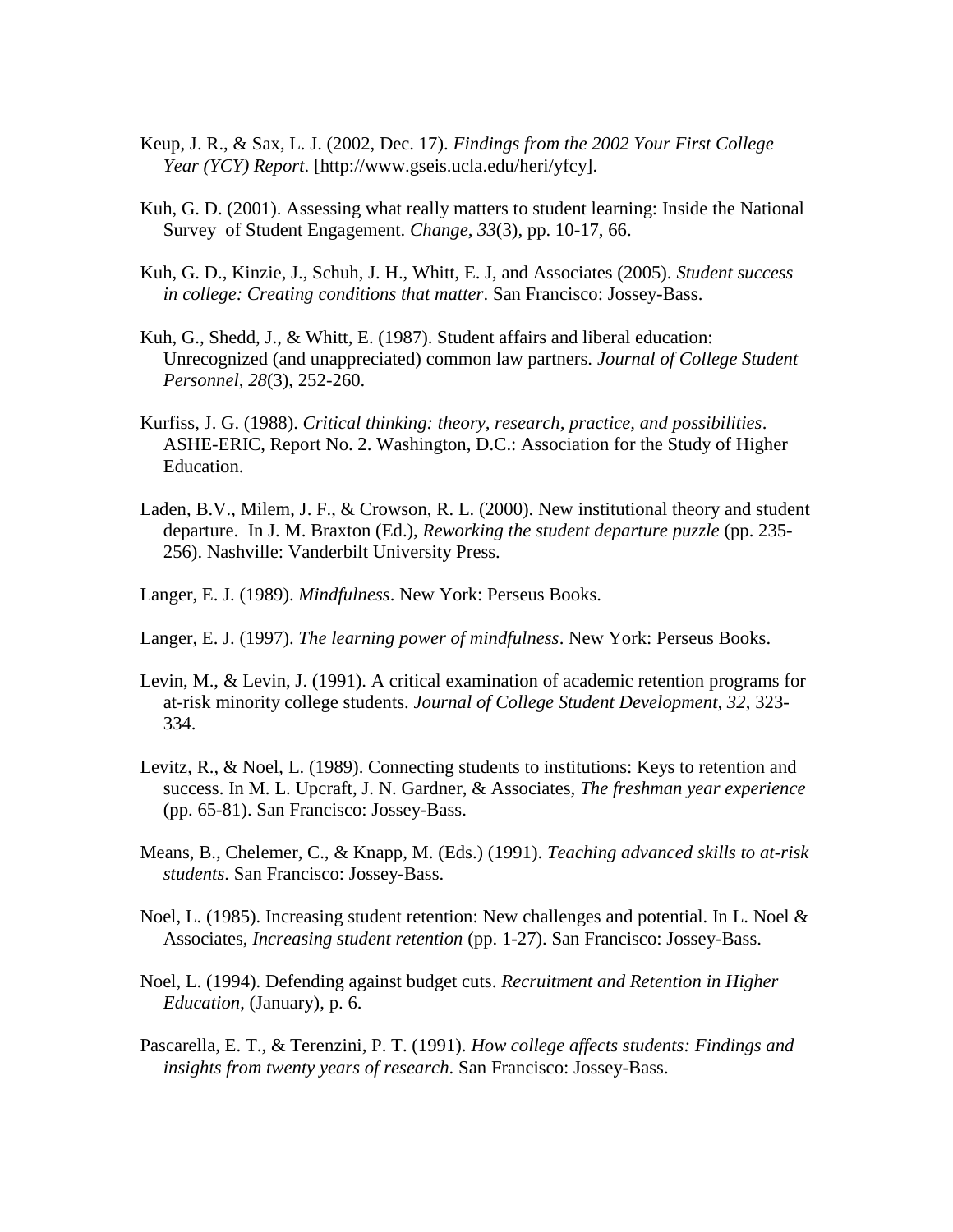- Pascarella, E. T. (2001). Cognitive growth in college: Surprising and reassuring findings from The National Study of Student Learning. *Change, 33*(6), 20-27.
- Pascarella, E. T., & Terenzini, P. T. (2005). *How college affects students, Volume 2: A third decade of research*. San Francisco: Jossey-Bass.
- Policy Center on the First Year of College (2003, January). *Second national survey of first-year academic practices, 2002*. [http://www.Brevard.edu/fyc/survey2002/findings.htm]
- Pintrich, P. R. (Ed.) (1995). *Understanding self-regulated learning*. New Directions for Teaching and Learning, no. 63. San Francisco: Jossey-Bass.
- Rendon, L. I. (1994). Validating culturally diverse students: Toward a new model of learning and student development. *Innovative Higher Education, 19*(1), 23-32.
- Robbins, S. B., Lauver, K., Le, H., Davis, S., Langley, R., & Carlstrom, A. (2004). Do Psychosocial and Study Skill Factors Predict College Outcomes?: A Meta-Analysis *Psychological Bulletin, 130* (2), 261-288.
- Roueche, S. D., & Comstock, V. N. (1981). *A report on theory and method for the study of literacy development in community colleges*. Technical Report NIE-400-78-0600. Austin: Program in Community College Education, The University of Texas at Austin.
- Schlossberg, N. K., Lynch, A. Q., & Chickering, A. W. (1989). *Improving higher education environments for adults: Responsive programs and services from entry to departure*. San Francisco: Jossey-Bass.
- Shouping, H., & Kuh, G. (2001). *Being (dis)engaged in educationally purposeful activities: The influences of student and institutional characteristics*. Paper presented at the annual meeting of the American Educational Research Association, Seattle, WA.
- Smith, R. (2003). Changing institutional culture for first-year students and those who teach them. *About Campus, 8* (March-April), pp. 3-8.
- Snyder, C. R., Harris, C., Anderson, J. R., Holleran, S. A., Irving, L. M., Sigmon, S. T., Yoshinobu, L., Gibb, J., Langelle, C., & Harney, P. (1991). The will and the ways: Development and validation of an individual-differences measure of hope. *Journal of Personality and Social Psychology, 60*, 570-585.
- Swing, R. L. (2002). "The impact of engaging pedagogy on first-year students." E-mail message to the First-Year Assessment Listserv [fya-list@vm.sc.edu]. Sept. 6, 2002
- Terenzini, P. T. (1986). *Retention research: Academic and social fit*. Paper presented at the annual meeting of the Southern Regional Office of the College Entrance